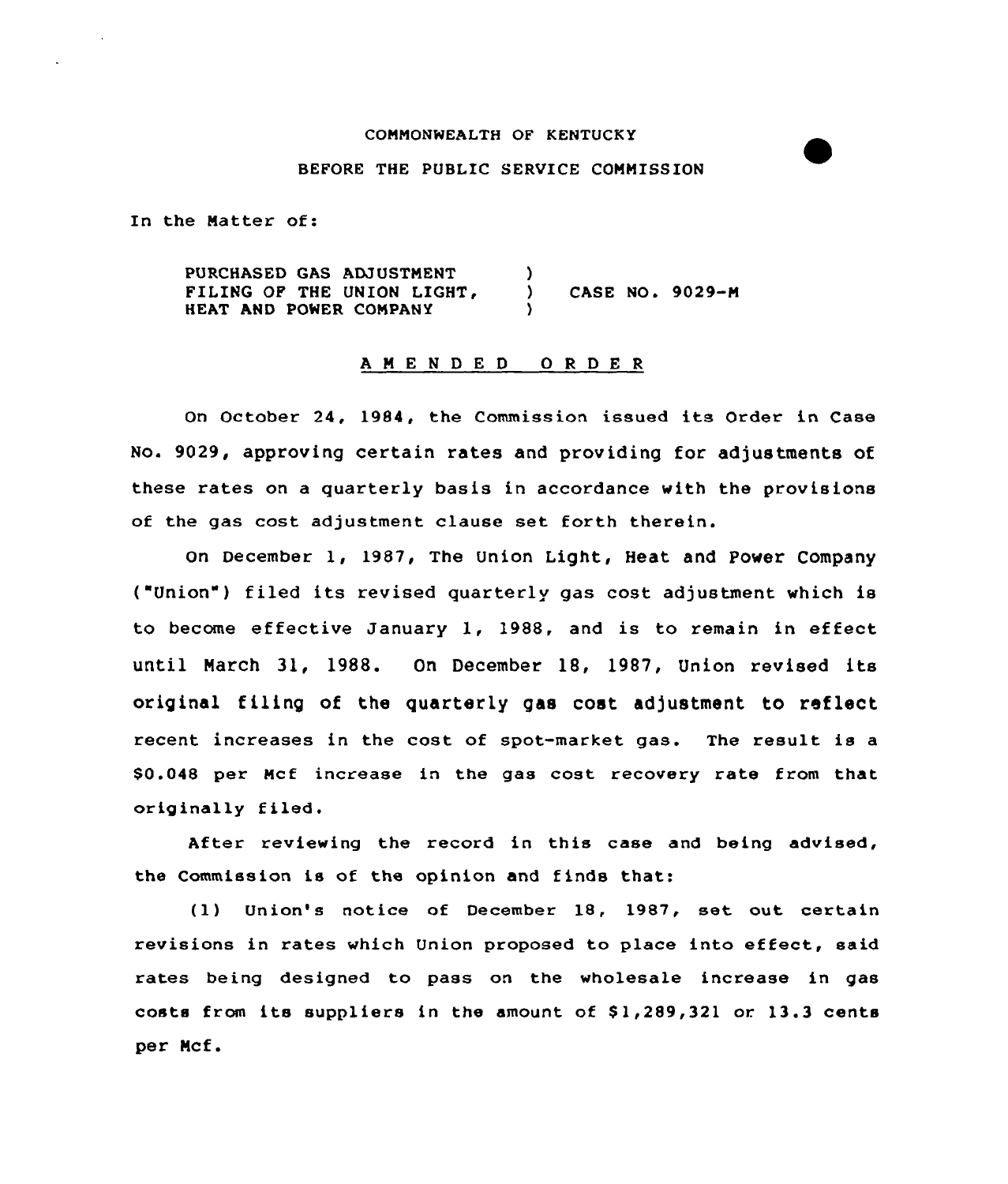(2) Union's notice set out a total refund adjustment of .5 cents per Ncf, which is the current quarter adjustment.

(3) Union's notice set out a total actual adjustment of 10.7 cents per Ncf to compensate for previous under-recovery of gas cost by the company through the operation of its gas cost recovery procedure.

(4) Union's notice set out <sup>a</sup> total balance adjustment of .4 cents per Ncf to reconcile previous actual, refund and balance adjustments.

Union's gas cost recovery rate for exempt customers in, the amount of 83.246 per Ncf is an increase of 10.5 cents per Mcf from the previously authorized rate. This increase represents the combined effect of the supplier, actual, refund and balancing adjustments.

 $\frac{1}{2}$ 

(8) Union' adjustment in rates set out in the Appendix to this Order is fair, just, and reasonable and in the public interest and should be effective with bills rendered on and after January 1, 1988, or as soon as practicable thereafter.

(7) In all future filings of Union's quarterly gas cost adjustment, Union should provide more detailed support for the producer gas portion of the expected gas cost.

(8) Union should provide detailed back-up for all volumes and costs for each supplier shown on Schedule III. This detailed back-up should become <sup>a</sup> part of all subsequent quarterly gas cost adjustment filings.

 $-2-$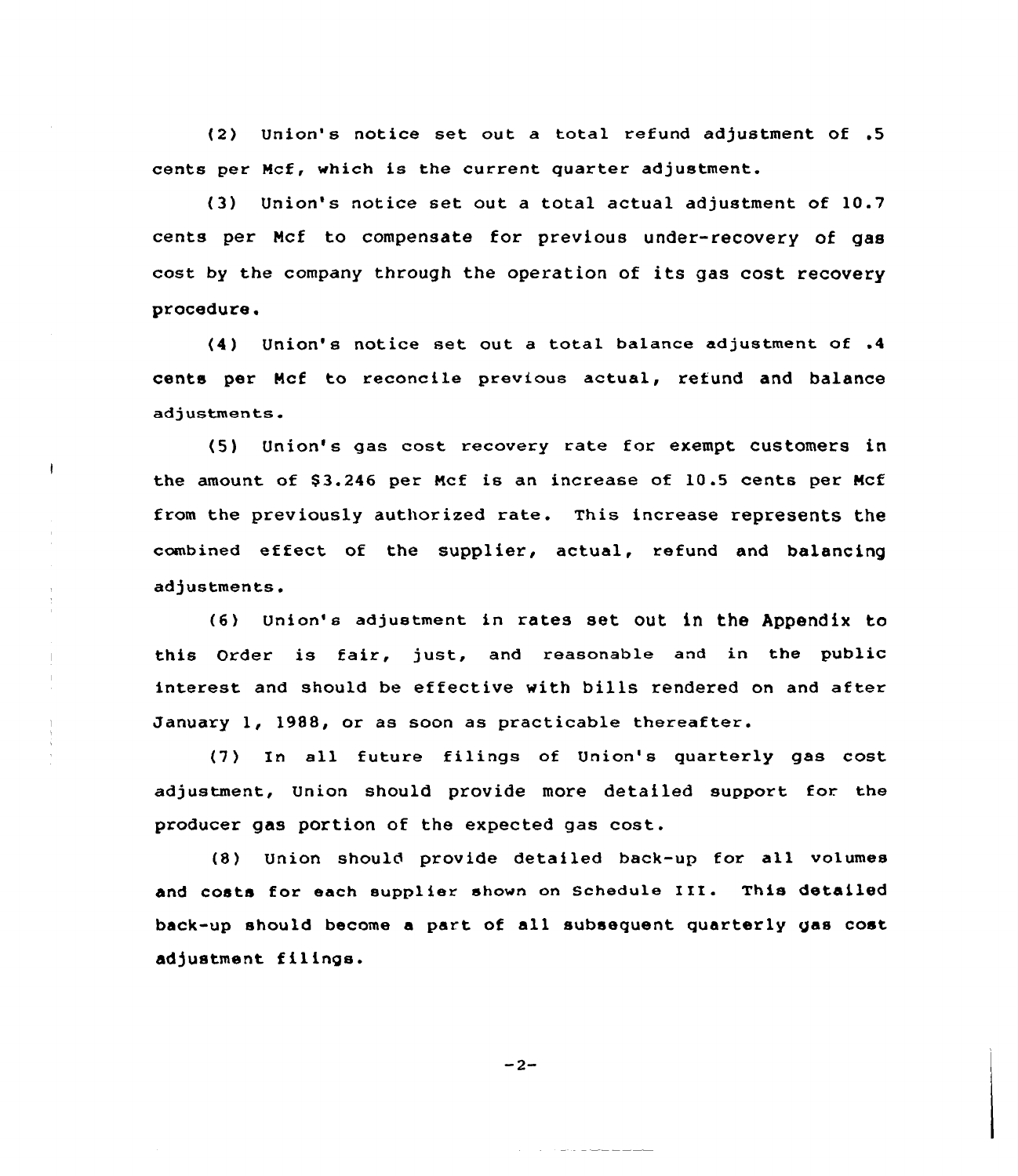IT IS THEREFORE ORDERED that:

(1) The rates in the Appendix to this Order be and they hereby are authorized effective with bills rendered on and after January 1, 1988, or as soon as practicable thereafter.

(2) The gas cost recovery rate for exempt customers shall be \$ 3.246 per Ncf.

(3) Within 30 days of the date of this Order Union sha11 file with this Commission its revised tariffs setting out the rates and charges authorized herein.

(4) In all future filings of Union's quarterly gas cost adjustment, Union shall provide more detailed support for the producer gas portion of the expected gas cost.

(5) Within 20 days of the date of this Order Union shall provide detailed back-up for all volumes and costs for each supplier shown on Schedule III. This detailed back-up shall become a part of all subsequent quarterly gas cost adjustment filings.

Done at Frankfort, Kentucky, this 5th day of January, 1988.

PUBLIC SERVICE CONNISSION

e. 2. Joannes<br>francourt

Vice Chairma

Commissioner

ATTEST:

Executive Director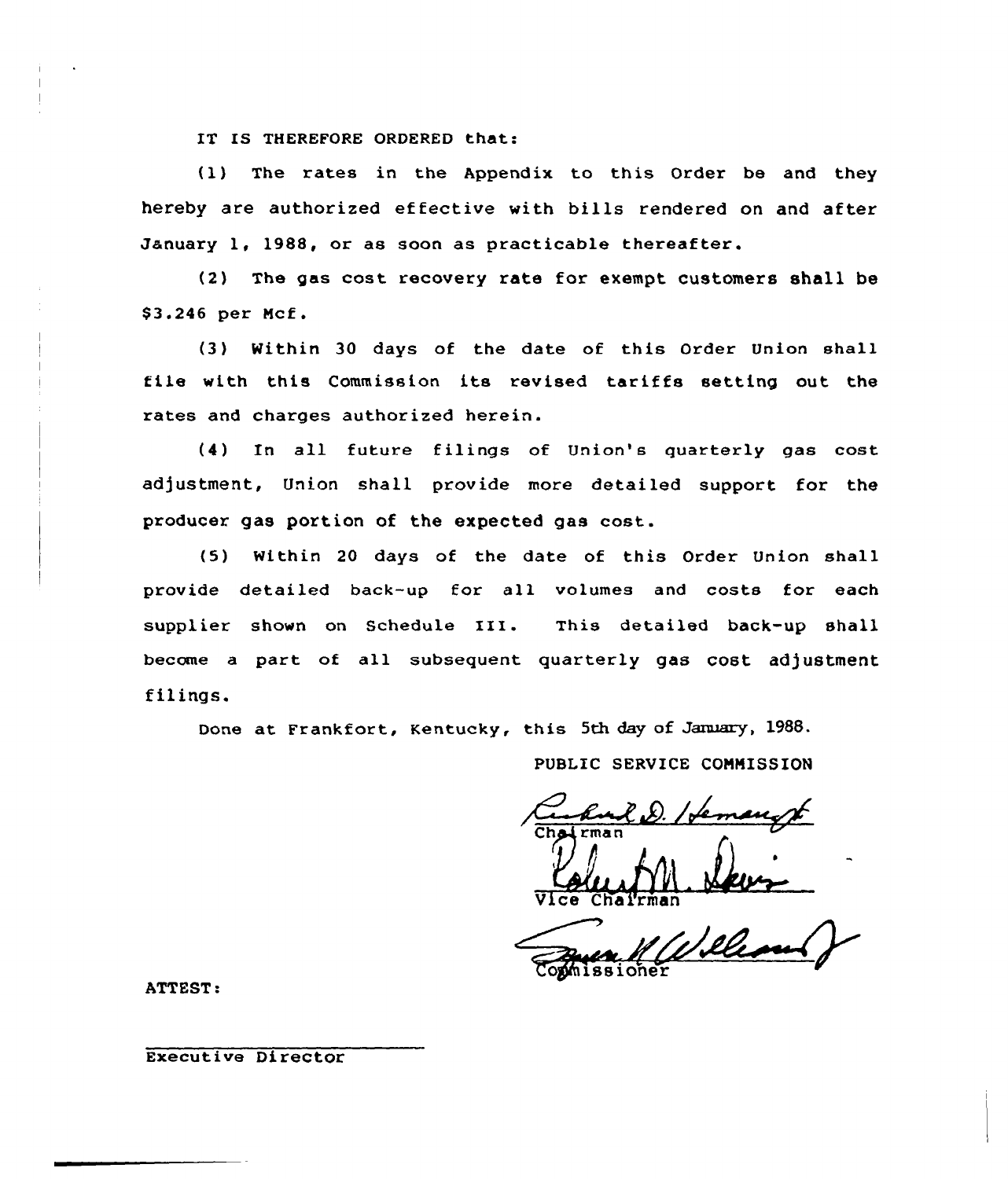# APPENDIX TO AN ORDER OF THE PUBLIC SERVICE COMMISSION IN CASE NO. 9029-M DATED 1/5/88

The following rates and charges are prescribed for the customers served by Union Light, Heat and Power Company. All other rates and charges not specifically mentioned herein shall remain the same as those in effect under authority of this Commission prior to the date of this Order.

> RATE GS GENERAL SERUICE

| Customer Charge per month: |              |
|----------------------------|--------------|
| Residential Service        | \$4.50       |
| Non-Residential Service    | <b>S6.00</b> |

|      | Gas        |       |
|------|------------|-------|
| Вазе | Cost       | Total |
| Rate | Adjustment | Rate  |

All Gas Used  $13.91 \notin$  plus  $32.46 \notin$  equals  $46.37 \notin$  per 100 cu. ft.

Minimum Bill: The minimum monthly charge shall be the customer charge as stated above.

The "Gas Cost Adjustment" as shown above, is an adjustment per 100 cubic feet determined in accordance with the "Gas Cost Adjustment Clause" set forth on Sheet No. 19 of this tariff.

RATE F

#### Special Contract — Firm Use

|      | Gas         |       |
|------|-------------|-------|
| Base | <b>Cost</b> | Total |
| Rate | Adjustment  | Rate  |

All Gas Used  $7.39$ ¢ plus  $32.46$  $6$  equals  $39.85$  $6$  per 100 cu. ft.